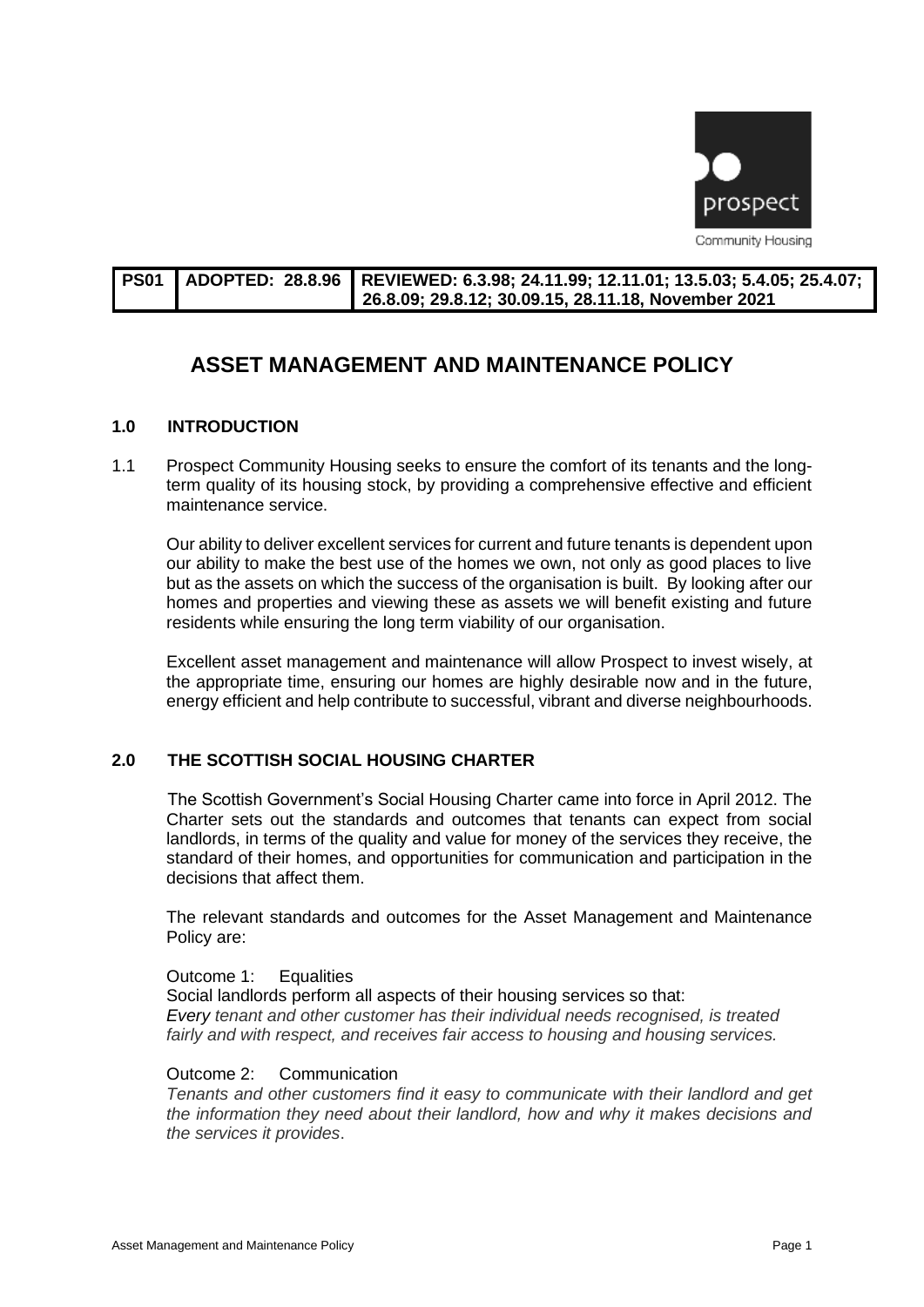## Outcome 3: Participation

*Tenants and other customers find it easy to participate in and influence their landlord's decisions at a level they feel comfortable with.*

## Outcome 4: Quality of Housing

*Tenants' homes, as a minimum, meet the Scottish Housing Quality Standard (SHQS) by April 2015 and continue to meet it thereafter, and when they are allocated, are always clean, tidy and in a good state of repair.*

## Outcome 5: Repairs, Maintenance and Improvements

*Tenants' homes are well maintained, with repairs and improvements carried out when required, and tenants are given reasonable choices about when work is done.*

## Outcome 6: Neighbourhood and community

Social landlords, working in partnership with other agencies, help to ensure that: *Tenants and other customers live in well-maintained neighbourhoods where they feel safe.*

Outcome 13: Value for Money Social landlords manage all aspects of their business so that: *tenants, owners and other customers receive services that provide continually improving value for the rent and other charges they pay.*

#### Outcome 14 and 15: Rent and service charge Social landlords set rents and service charges in consultation with their tenants and other customers so that:

A balance is struck between the level of services provided, the cost of the services, and how far current and prospective tenants and other customers can afford them;

*Tenants get clear information on how rent and other money is spent, including any details of individual items of expenditure above thresholds agreed between landlords and tenants.*

## **3. 0 PROSPECT APPROACH TO ASSET MANAGEMENT**

The Scottish Housing Regulator (SHR) has published their Recommended Practice for Strategic Asset Management. This publication breaks down the subject of Asset Management into relevant areas, many of which are applicable to Prospect and has been used as the basis for our approach:

## 3.1 A Whole Organisation Approach

The identification of cross over areas between departments is crucial to limiting blockages in any process that can lead to inefficiencies, uneconomical services and ineffective processes. Obvious cross overs include the void process, estate management, payment of invoices, use of IT systems and the Risk Register.

An objective of this Policy is also to ensure that people across the organisation see the importance of asset management and understand that they will have a role to play. This will include staff and Committee members.

## 3.2 Understanding our Tenants, Service Users and Customers

We need to regularly seek the views from our tenants, service users and customers and ensure this is a balanced and reflective view to ensure we have flexible approach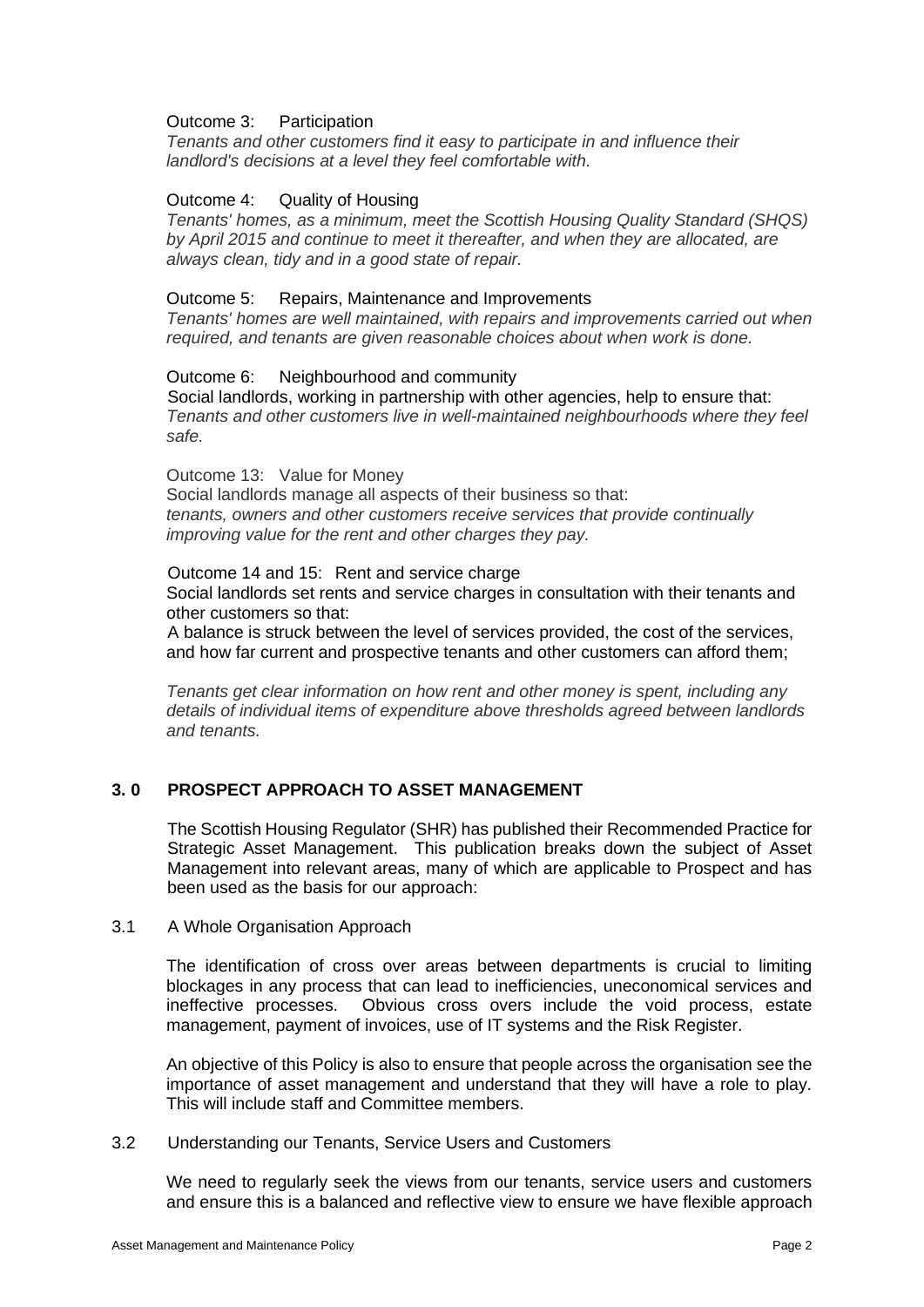to tenant expectations, demands and needs. Consideration to be given to providing tailored services. Should we, for example, universally replace kitchens every 15 years when the wear and tear a family will impose on a kitchen will be different from a single elderly tenant?

The same flexibility needs to be used on 'Hard to Let' properties where additional work may be required or additional work done at void stage to ensure the property remains in demand.

The Tenancy Agreement and the Repairs section of the Tenants Handbook give details of the division of responsibility for repairs and maintenance between us and the tenant.

## 3.3 Risk Based and Proportionate

All Property Services Risks including those associated with Asset Management and Maintenance are included on the Organisation Risk Register ensuring that risks associated with Property Services work are effectively and regularly monitored and managed.

#### 3.4 Information

Key to the success of our Asset Management and Maintenance strategy is the information we base our assumptions and calculations on. We will ensure that we regularly undertake Stock Condition Surveys (SCS) of our properties. We will undertake SCS of 10% of our housing stock each year and use this information to inform our budget process. Along with periodic SCS we will ensure that we annually review our 25-year investment assumptions based on frequency and date of replacement of components, periods of cyclical maintenance and estimated costs.

We will involve our tenants in the decision making process. From the information we gather from our tenants we will establish a picture of our service quality and service cost. This will enable Prospect to present a clear picture of performance and highlight areas of that need closer attention. The use of quarterly Key Performance Indicators (KPIs) is one source of information that we currently use as well as tenant feedback from post completion surveys and the use of the Tenants Scrutiny Group.

The use of IT is crucial to ensure we have an effective and efficient approach to Asset Management. We will ensure that we make the best use of our existing IT systems and assess future IT needs to enhance our ability to manage our asset as best we can.

## 3.5 Integrated Planning

As well as ensuring we plan ahead for 25 years we need to ensure that we future proof our houses and assets. We need to ensure that our houses adapt in any way they can to changing social and demographic needs over the next 25 years too. Changes need to be planned and estimated and programmed into our plans. The frequency of such consideration can be placed in line with cyclical business reviews.

## 3.6 Looking after our Stock

Our properties are of good quality design and construction with good demand and likely to remain that way with no other known factors that are likely to blow its future off course. Our homes are situated in successful neighbourhoods desired by tenants and as an asset they dominate the financial flows in our organisation. It is therefore key that we ensure our homes remain highly desirable. Key to this is improved energy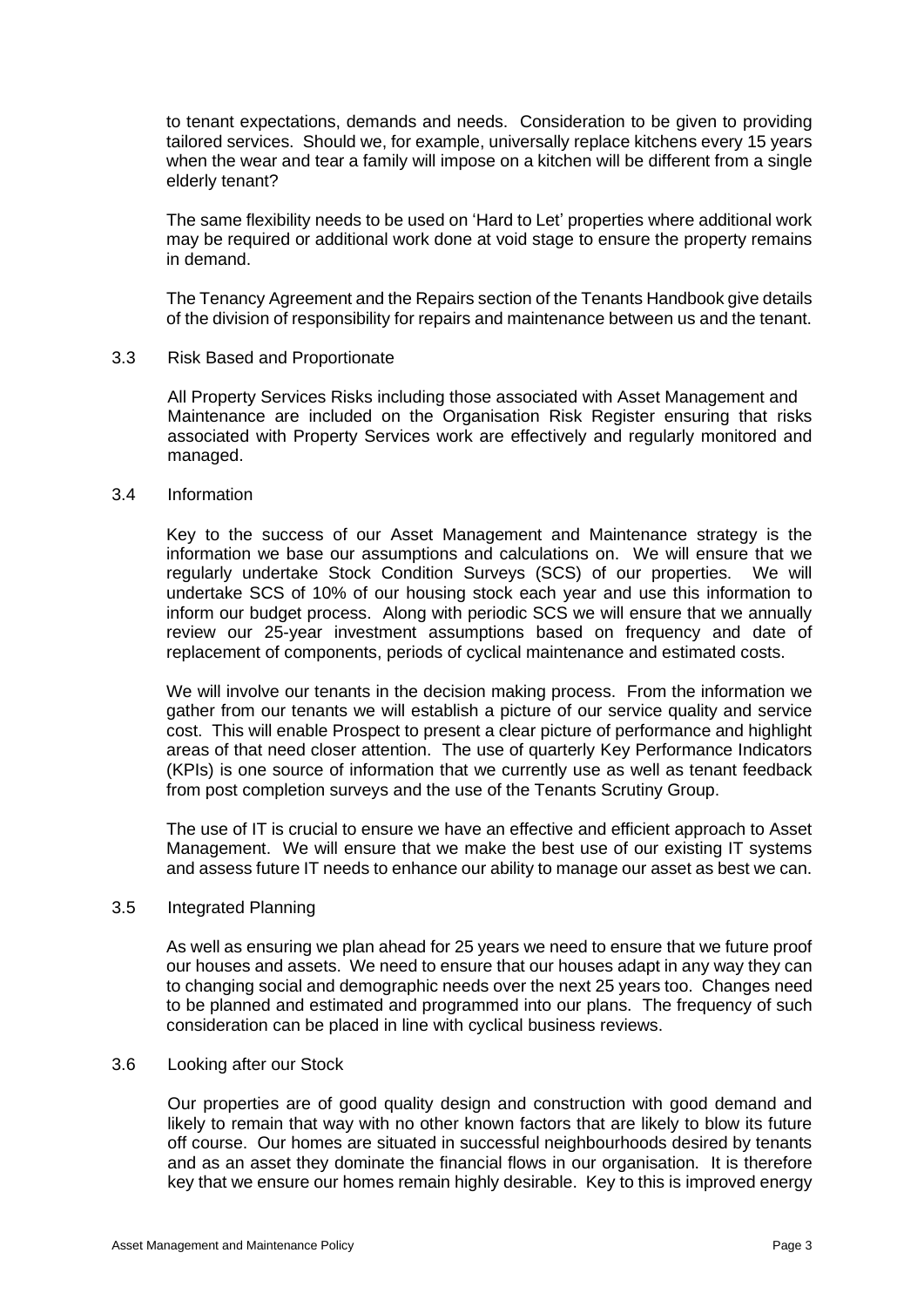efficiency of our homes. Work will be undertaken in line with our Policy PS08 – Houses for the Future Sustainable Energy Efficient Homes Policy.

Key to looking after all stock is a first class reactive repairs service. For most tenants this is their principle form of contact with Prospect and satisfaction from this service is a KPI that is not only reported to Committee but also the Scottish Housing Regulator (SHR). To assist us in looking after our stock we will allocate work only to contractors who are competent, financially sound and can achieve the standards we require. We will also aim to achieve high standards of customer care and satisfaction by monitoring our contractors' performance regularly and enabling tenants to comment on every repair undertaken.

Ensuring void properties are turned around and re-let as quickly as possible is a priority. Work is completed to our agreed standard and, where applicable, planned works are carried out during the void period.

External and environmental work is undertaken through our Maintenance Team to ensure our stairs are well maintained and our landscaped areas and common gardens are also well kept.

3.7 Compliance with Standards

We will ensure we comply with all current legal requirements, codes of good practice and guidance from the Scottish Government and SHR. This will include compliance with relevant health and safety, gas safety, asbestos and legionella management and electrical testing requirements.

3.8 Value for Money

We will ensure that work is undertaking to provide economic, effective and efficient services that delivers value for money.

## **4.0 AUTHORITY AND CONTROL**

- 4.1 The Management Committee is responsible for:
	- approving the overall policy;
	- approving target repairs response times and letting standards;
	- approving the budgets;
- 4.2 The Property Services Manager has delegated authority from the Management Committee, through the Director, for implementing this policy, developing and implementing the procedures that support this policy, and for the management and administration of the Property Services Department.

## **5.0 CATEGORY AND DEFINITIONS OF MAINTENANCE**

#### **5.1 Definitions**

#### Asset Management

Undertaking planned and coordinated activities through which Prospect optimally and sustainably manages its assets, their performance, risks and expenditures over their life cycles for the purpose of contributing towards our organisational strategic aims.

#### Reactive Repairs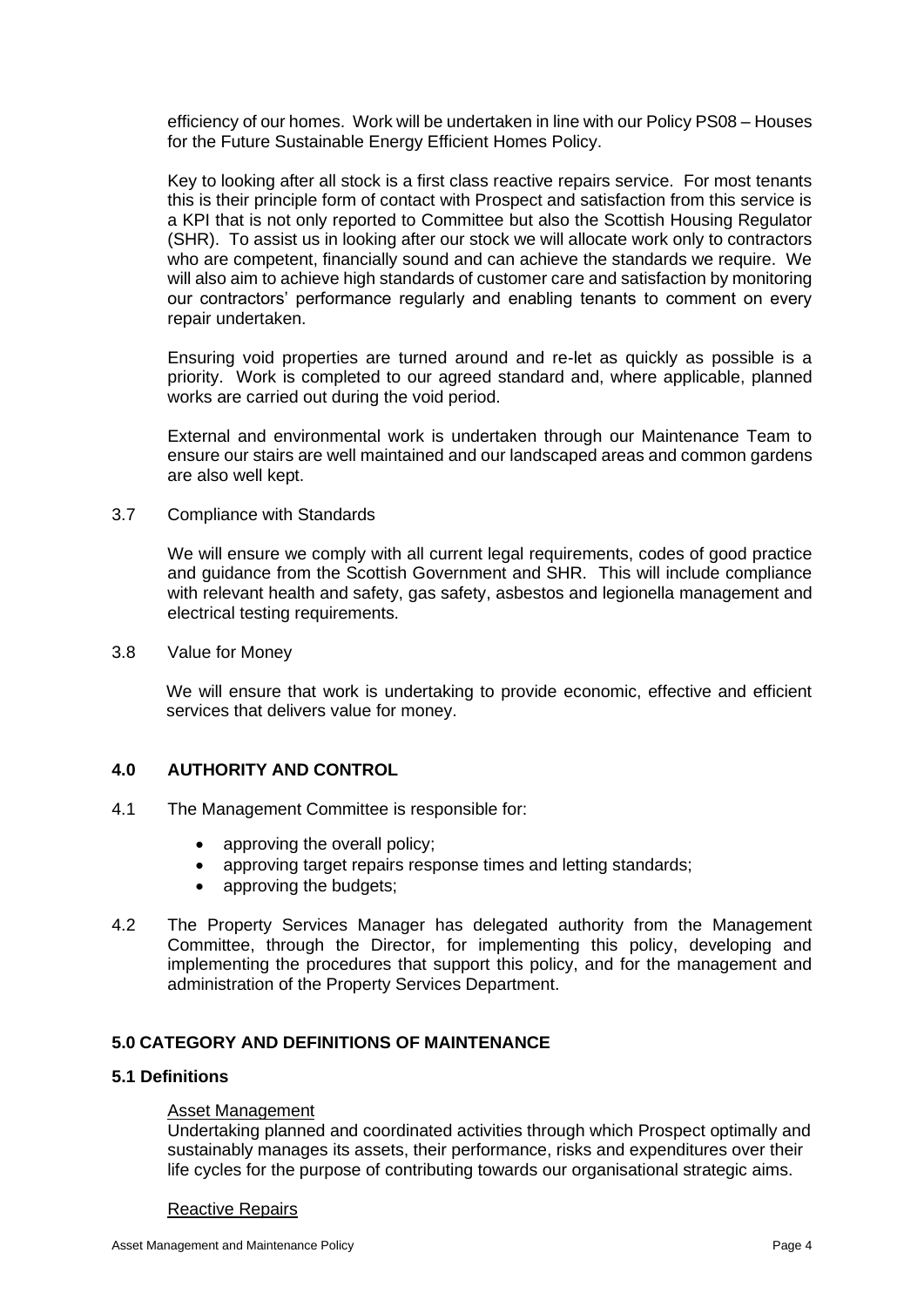When a repair requires to be undertaken that was unplanned for. These repairs are usually identified when a fault or damage occurs and can be requested by a tenant, factored owner or member of staff. We have established timescales for such repairs to be completed within.

#### Emergency Repairs

An emergency repair is a repair that may pose a serious threat to the health, safety or security of the tenant and their household, or to the security or integrity of the property. We have established timescales for such repairs to be completed within. Cyclical Maintenance

Cyclical maintenance deals with items which are carried out on a regular cycle such as part of our painting programme which is done every 6 years.

#### Planned Maintenance

Planned replacement of components when they reach the end of their economic or useful life. Kitchens, boilers, showers, common flooring windows and doors are examples of this type of planned replacement.

#### Major Repairs

Major repairs covers large scale works that fall outwith the agreed Cyclical or Planned Maintenance programmes. These usually arise from the early or unforeseen failure of one or more building elements, discovery of a long term defect, or changes to statutory regulations or performance standards.

#### **Inspections**

We will inspect a repair before arranging for work to be carried out where clarification of the problem is required, where the problem has been reported by a factored owner, or where the repair costs may qualify for reimbursement under our insurance policy.

## Right to Repair

Certain repairs, known as "Qualifying Repairs" are covered by Right to Repair regulations. These state that the work must be carried out within set times scales and if these are not met tenants may engage specified alternative contractors and will be eligible for compensation for late completion.

## Rechargeable Repairs

Where damage to, or loss of, our property is caused by a tenant, a member of their household or a visitor, either through accident, deliberate action or neglect, the cost of the repair will normally be recharged to the tenant. "Fair wear and tear", usually defined as "deterioration due to normal usage of the house", is not rechargeable and such repairs will be carried out at our expense.

#### Void Repairs

We will carry out the repairs required following the termination of a tenancy, including the statutory gas and electrical safety checks, to ensure that a property is 'fit to let' according to our current letting standards. Where appropriate, we will ensure the costs of any work that should have been carried out by the former tenant are charged to them.

#### Stage 3 Works

Stage 3 works or aids and adaptations are modifications to a property that are required because the tenant or a member of their household has a particular need, commonly resulting from a medical condition. Examples include provision of grab rails in bathrooms, ramps in place of steps at external entrances and 'walk-in' shower cubicles in place of baths.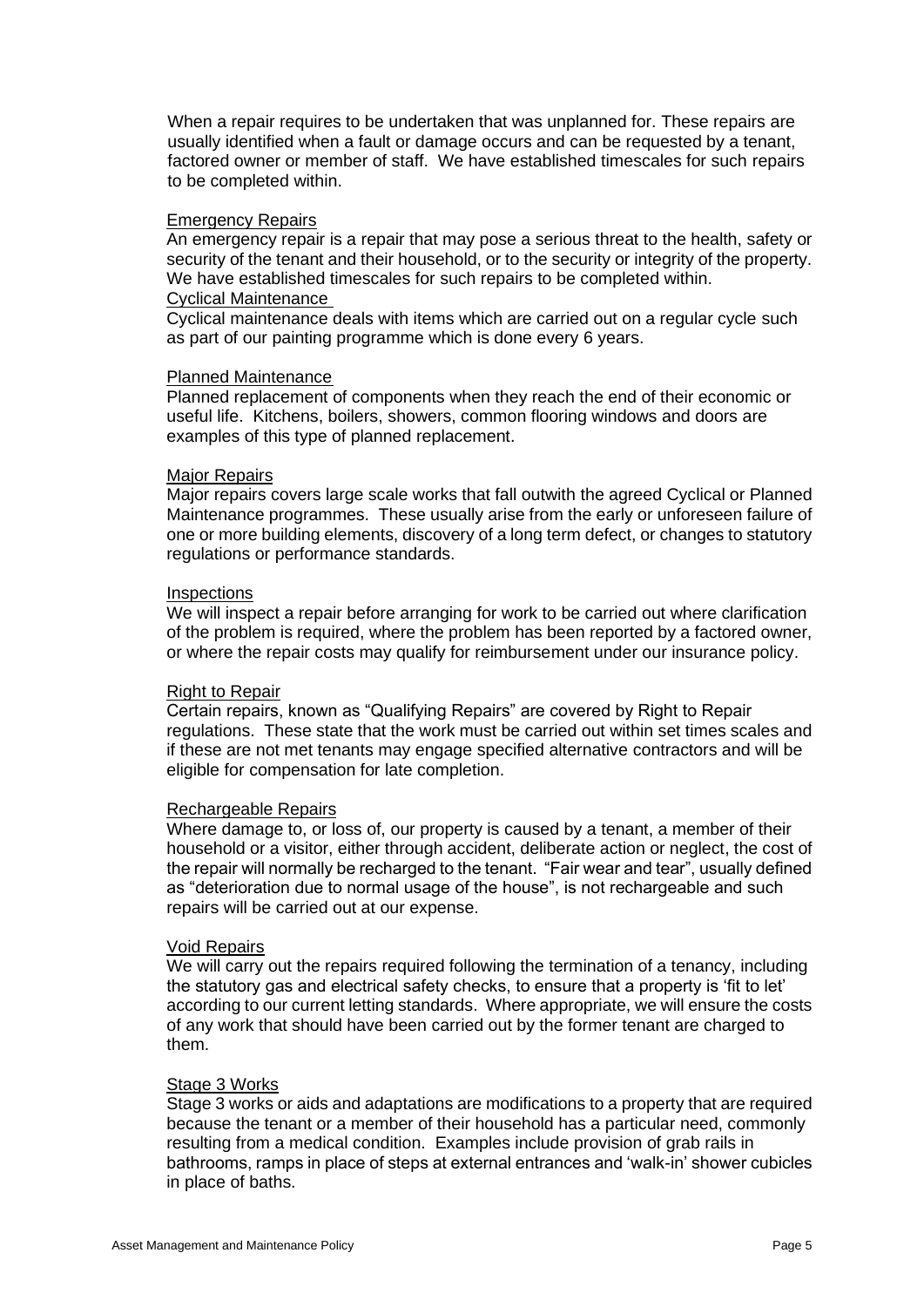## Service Charge Work

Prospect undertake maintenance to the common landscaped areas throughout our estates including grass cutting, weeding and litter picking. Prospect also undertake the stair cleaning to all our blocks of flats. This work also includes providing Factoring Services to some owners.

## **6.0 CONSULTANTS, CONTRACTORS & FORMS OF CONTRACT**

- 6.1 We shall appoint our contractors via Public Contracts Scotland.
- 6.2 We shall appoint our consultants via Public Contacts Scotland
- 6.3 Where we need to issue tenders, we will use the appropriate form of contract following professional advice where required.

## **7.0 TENANT PARTICIPATION & FEEDBACK**

## **Consultation**

7.1 Through the consultation arrangements established under our Tenant Participation Policy and Strategy we will give tenants the opportunity to comment on this policy when we are planning any significant changes in the way we deliver repair and maintenance services.

Whenever possible, we will involve the tenants concerned in choices relating to planned works, e.g. choice of colours, or types of kitchen fitments. We will liaise closely with the tenants involved over the arrangements for carrying out individual contracts including timescales of the programmes involved.

Tenant Satisfaction

7.2 For reactive repairs we will give all tenants and factored owners the opportunity to comment on the standard of the work carried out, by sending them a copy of the works order which incorporates a satisfaction questionnaire.

We will conduct surveys of the tenants involved following completion of each planned maintenance contract.

We will conduct a general survey of all tenants on the overall standards of our repairs and maintenance service, normally as part of a wider Tenant Satisfaction Survey and use this information to feed into future contracts and planned maintenance programmes.

## **8.0 COMMENTS & COMPLAINTS**

8.1 All comments and complaints concerning our repairs and maintenance service will be dealt with in accordance with our Complaints policy.

## **9.0 MONITORING**

9.1 The Property Services Manager will submit quarterly monitoring reports to the Management Committee which will include the following: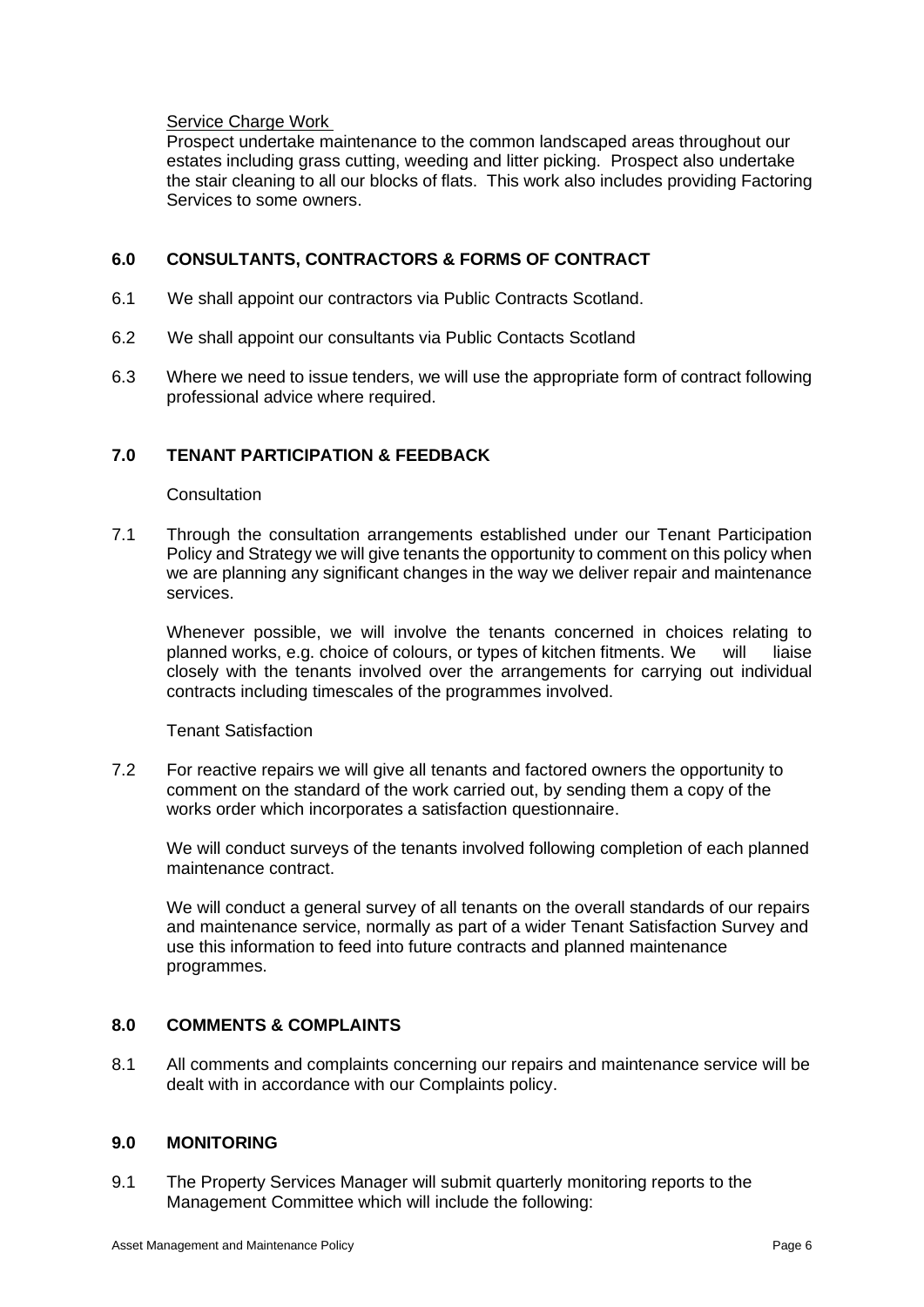- Summary of tenant satisfaction returns for the period
- Progress report on the Cyclical & Planned Maintenance and Major Repairs programmes
- Progress report on the annual Gas Servicing programme.

## **10.0 IMPLEMENTATION & REVIEW**

- 10.1 The Property Services Manager is responsible for ensuring that this policy is implemented.
- 10.2 The Property Services Manager will ensure that this policy is reviewed at least every 3 years and that any amendments are submitted to the Management Committee for approval.

Reviewed by the Management Committee on: November 2021

Next review due by: November 2024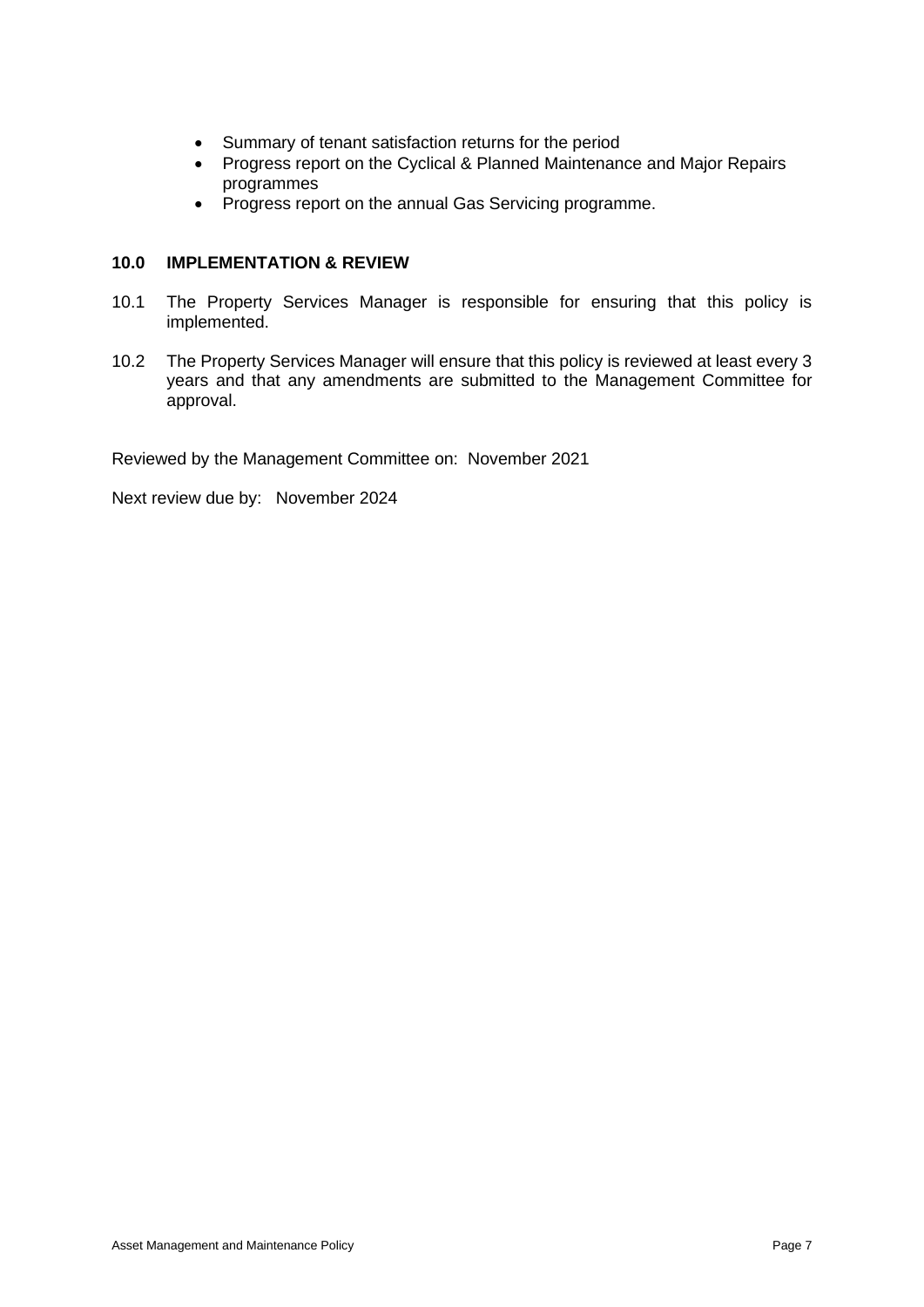# **APPENDIX 1**

# **TARGET MAINTENANCE RESPONSE TIMES**

There are 3 different target times which Prospect will endeavour to meet following the reporting of a repair.

Our aim is to have a Contractor contact the tenant and attend within the time stated. It will not always be possible for work to be completed within this time if, for example, new parts are needed or if bad weather prevents outside working.

Detailed below are the 3 target times and the type of repair within each target time.

## **1. WITHIN 6 HOURS**

- Explosions (e.g. to boilers or heaters)
- Flooding (burst pipes)
- Check electrical systems after a flood
- Collapse of internal or external structural parts of the building (e.g. ceilings, but not boundary fences or walls unless they endanger passers-by)
- Drains backing up
- **EXEC** Sewerage and waste backing up
- Damage following fire
- No light or power
- Serious electrical fault
- Gas leaks
- No mains water supply (including freezing)
- Overflows (where there is a danger of freezing)
- Frozen pipes other than mains supply
- Health and Safety matters
- Make secure (after break-in where Police have been informed) including glazing
- No heating/hot water
- No flush to WC
- **•** Offensive/racist graffiti

## **2. WITHIN 3 WORKING DAYS**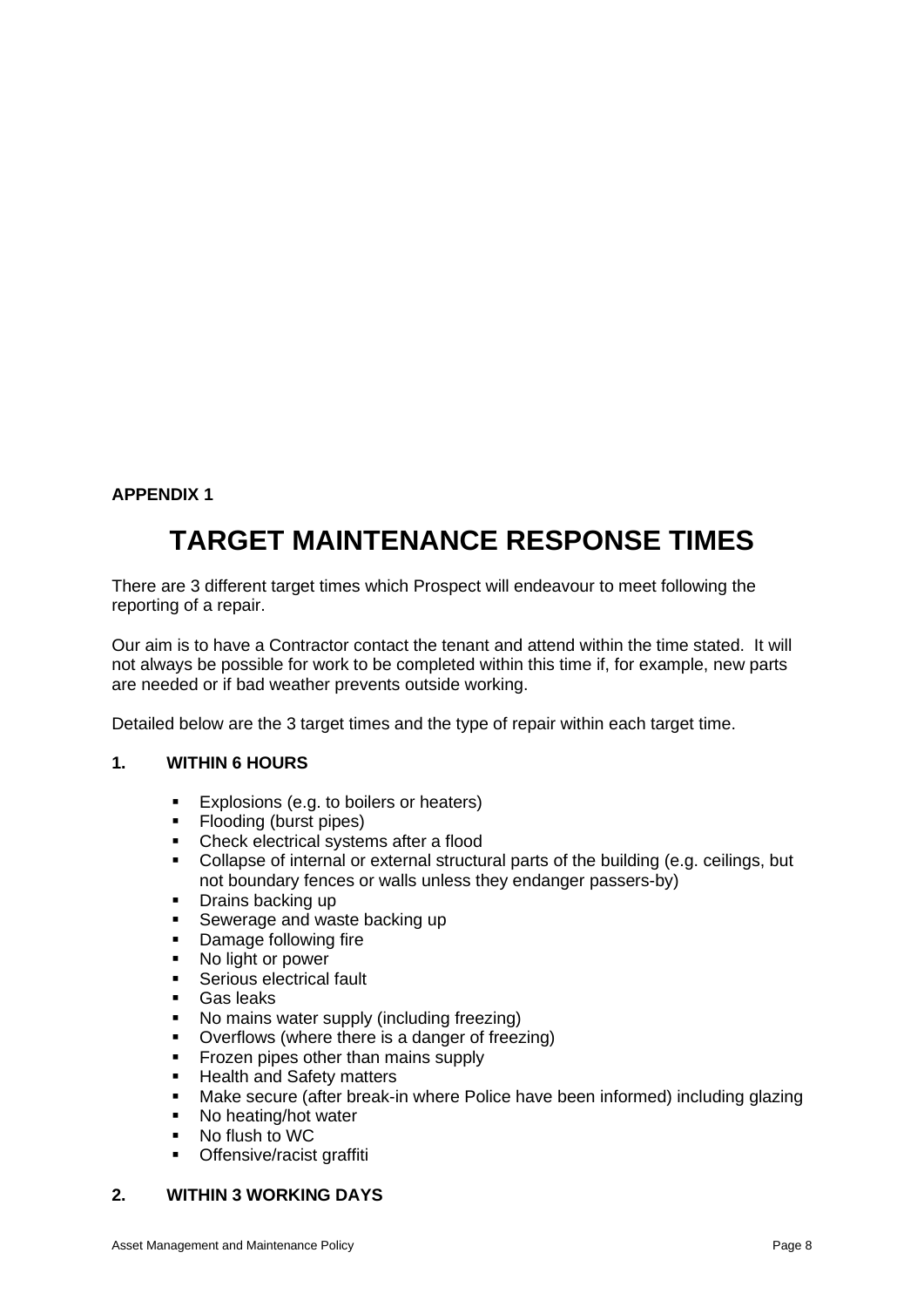- **■** Minor electrical faults
- **■** Entryphone
- Extractor fans<br>■ Minor plumbine
- Minor plumbing faults<br>■ Minor leaks to service
- Minor leaks to services and wastes
- Blockage (where Prospect is responsible)
- Minor roof leaks
- Unsafe kitchen units etc
- Sticking door locks
- **Exally radiator/heater**<br>**Exally smoke alarm**
- **E** Faulty smoke alarm<br>**E** Maior graffiti remova
- Major graffiti removal
- Blocked bin chutes
- Replacement single glazing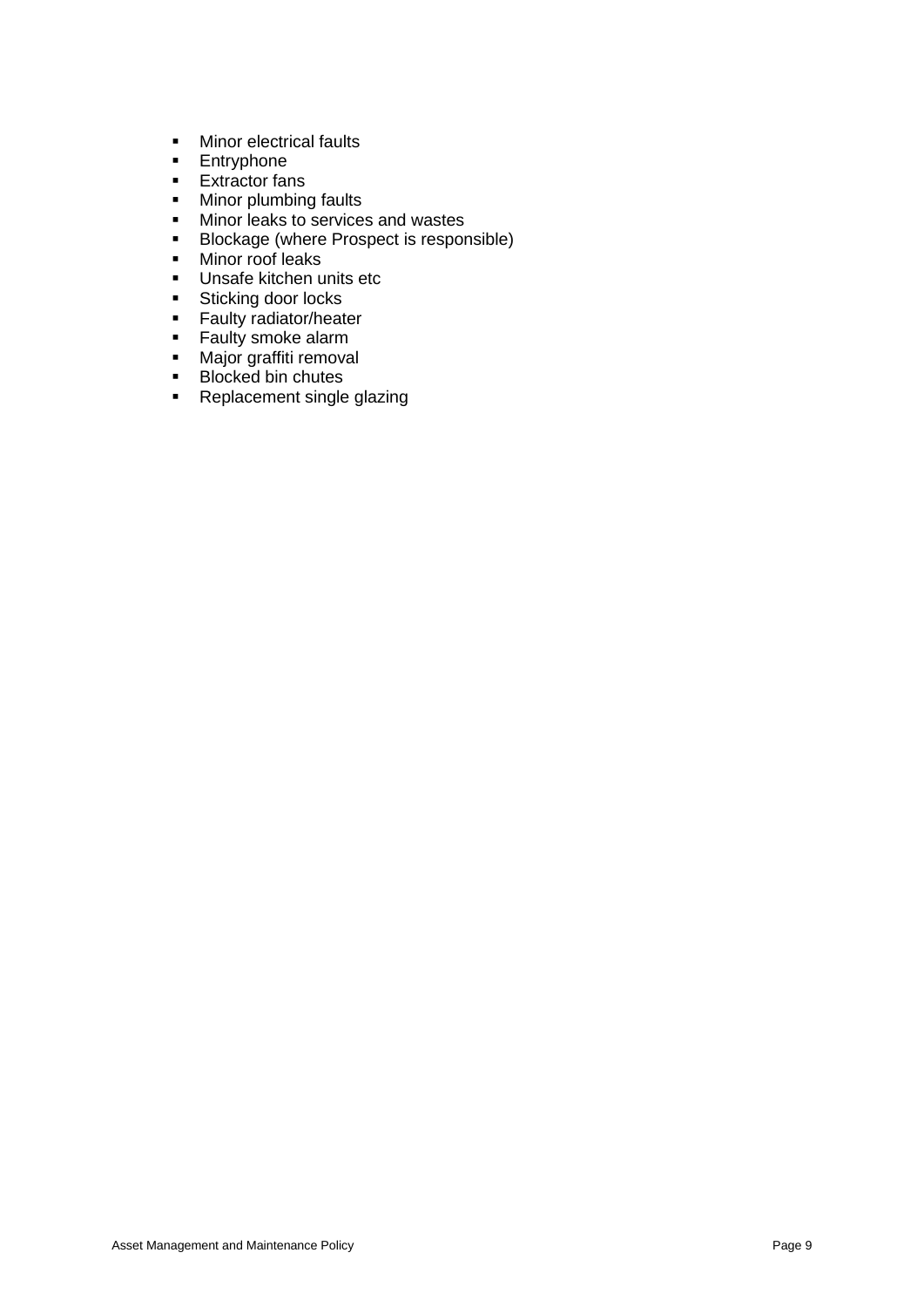## **3. WITHIN 10 WORKING DAYS**

- Plastering repairs
- Painting
- Tiling
- Seals around bath, basins, sinks
- Window furniture (where Prospect is responsible)
- Sash cords
- Sticking doors
- **E** Kitchen units
- Ease windows
- Condensation works
- Faulty door bells
- Loose sanitary fittings (bath/sink/WC)
- Replacement double glazing
- Poor TV reception
- Replacement toilet seat
- General fencing and wall repairs
- Rising damp } initial inspection 5 days, spec. 28 days
- Dry rot } initial inspection 5 days, spec. 28 days

**Repairing a defective WC flush mechanism will be given higher priority where the tenant is elderly or disabled.**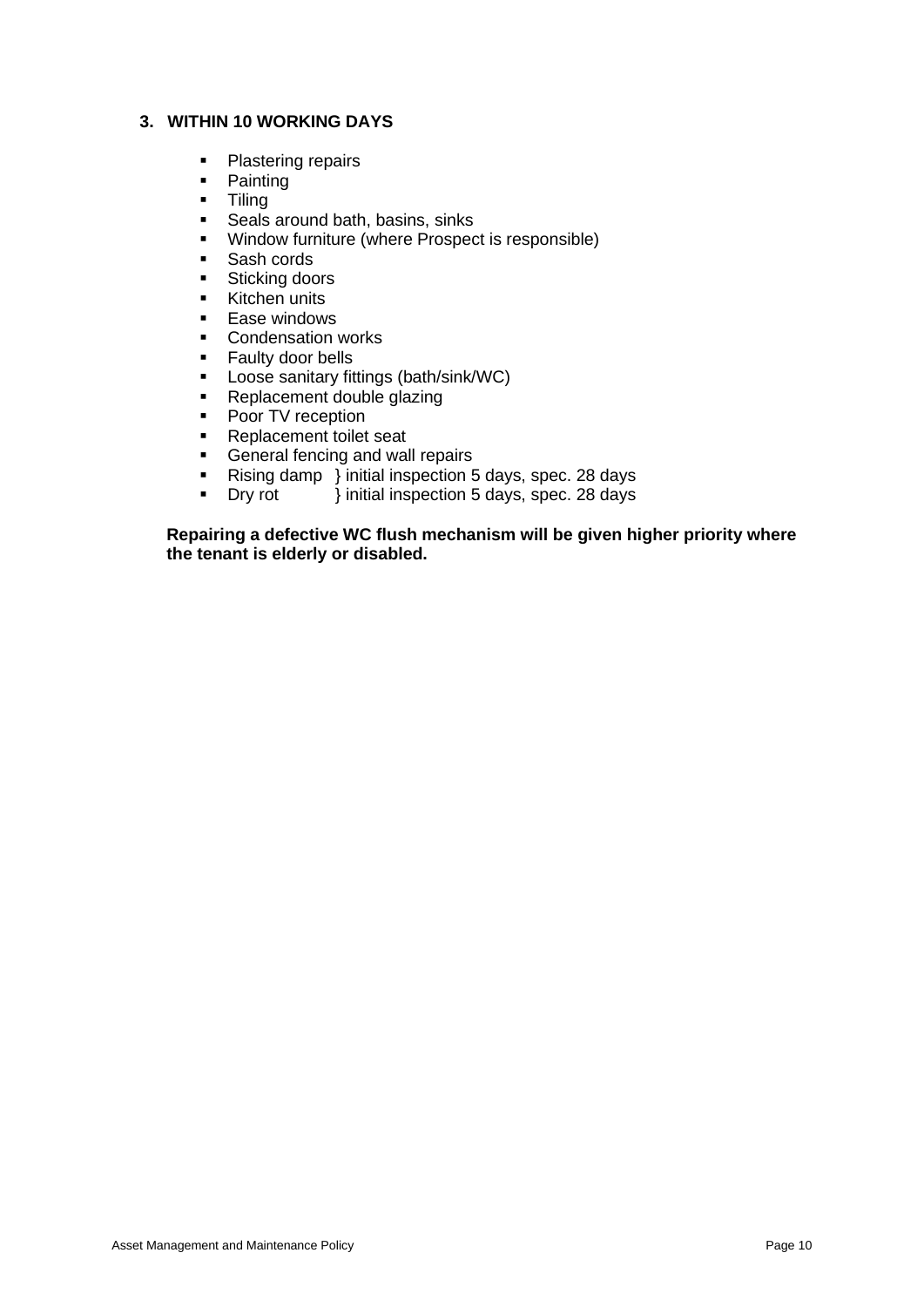

# **PROSPECT EQUALITY IMPACT ASSESSMENT RECORD**

| Title of policy/ practice/<br>strategy/                     | Asset Management and Maintenance |
|-------------------------------------------------------------|----------------------------------|
| <b>Department</b>                                           | <b>Property Services</b>         |
| Who is involved in the<br>EQIA?                             | Neil Munro                       |
| Is this new policy or<br>revision to an existing<br>policy? | Revision of existing policy      |
| Date completed                                              | 8 <sup>th</sup> November 2021    |

## **Screening Summary**

## *Policy Aim*

The aim of the Asset Management and Maintenance Policy is to ensure excellent asset management and maintenance of our properties and will allow Prospect to invest wisely, at the appropriate time, ensuring our homes are highly desirable now and in the future, energy efficient and help contribute to successful, vibrant and diverse neighbourhoods. This policy contributes to the following outcomes of the Scottish Social Housing Charter:

- Equalities
- Communication
- Participation
- Quality of Housing
- Repairs, Maintenance and Improvements
- Neighbourhood and Community
- Rent and Service Charges

## *Who will it affect?*

| <b>Protected characteristics</b>       | <b>Affected by policy</b> |
|----------------------------------------|---------------------------|
| Age                                    | Yes                       |
| <b>Disability</b>                      | Yes                       |
| <b>Sex</b>                             | Yes                       |
| Pregnancy and maternity                | Yes                       |
| Gender Reassignment/Sexual Orientation | Yes                       |
| Race/Religion/Belief                   | Yes                       |

This policy impacts on all of our tenants as it outlines how we will maintain and upgrade our properties and surrounding neighbourhoods. Any changes to the policy will therefore impact on all of our communities.

## *What might prevent the desired outcomes being achieved?*

Failure to consider our tenants and their needs or characteristics.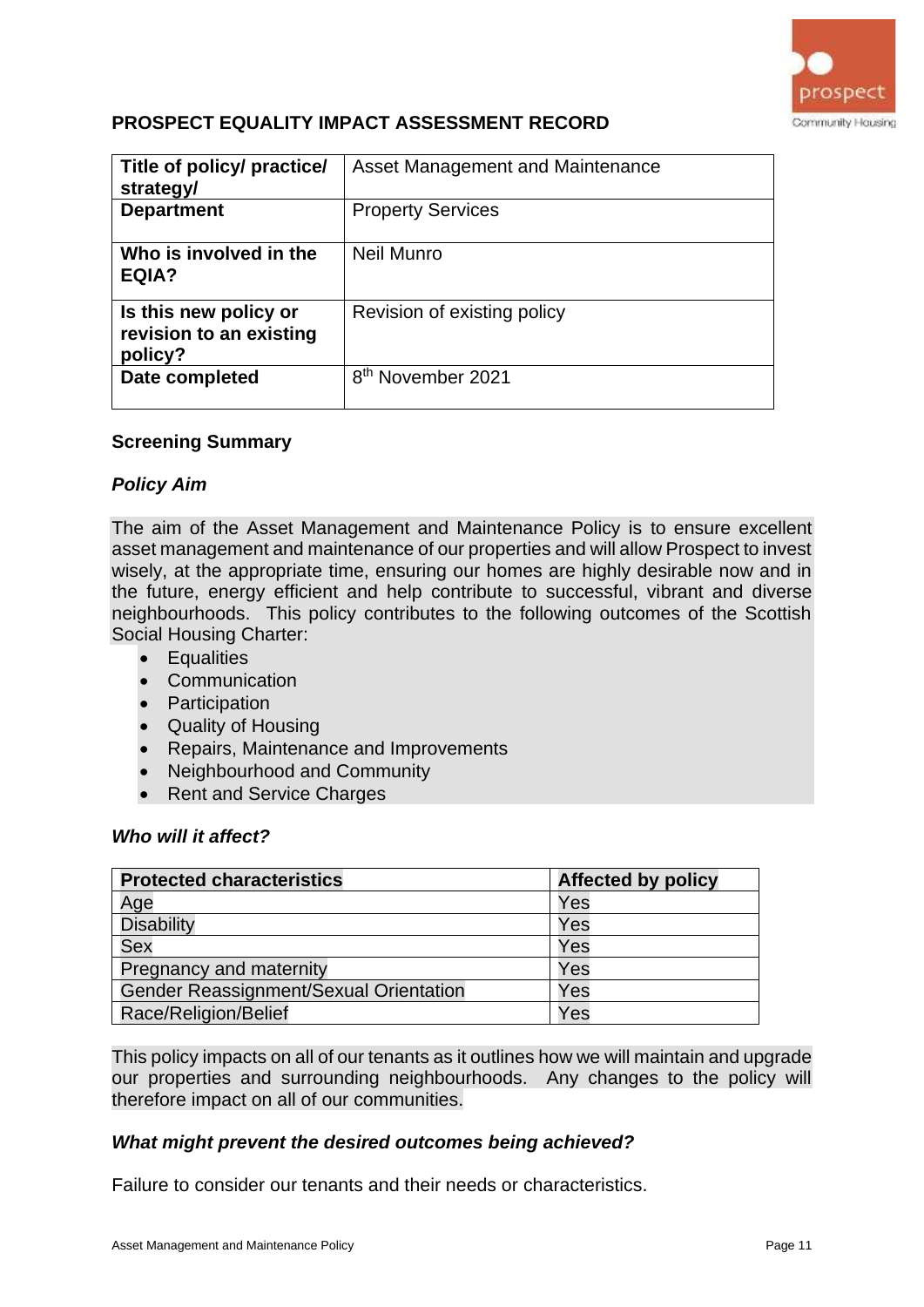## **Stage 1: Framing**

## *Confirm whether EQIA is required*

An Equality Impact Assessment is required as the Asset Management and Maintenance Policy impacts on all of our tenants and residents.

# **Stage 2: Data and evidence gathering, involvement and consultation**

Include here the results of your evidence gathering (including framing exercise), including qualitative and quantitative data and the source of that information, whether national statistics, surveys or consultations with relevant equality groups.

| <b>Characteristic</b>                                                             | <b>Evidence gathered and</b><br><b>Strength/quality of evidence</b> | <b>Source</b>                                     | Data gaps identified and action taken                                                                                                           |
|-----------------------------------------------------------------------------------|---------------------------------------------------------------------|---------------------------------------------------|-------------------------------------------------------------------------------------------------------------------------------------------------|
| <b>AGE</b>                                                                        | Tenant Survey information, ARC data, Census<br>data.                | <b>Tenant Satisfaction</b><br><b>Survey 2019.</b> | The tenant satisfaction survey was a<br>sample survey which gives a snap shot<br>picture. No evidence for factoring owners<br>or shared owners. |
| <b>DISABILITY</b>                                                                 | Tenant Survey information, ARC data.                                | <b>Tenant Satisfaction</b><br><b>Survey 2019.</b> | The tenant satisfaction survey was a<br>sample survey which gives a snap shot<br>picture. No evidence for factoring owners<br>or shared owners. |
| <b>SEX</b>                                                                        | Tenant Survey information, ARC data.                                | <b>Tenant Satisfaction</b><br><b>Survey 2019.</b> | The tenant satisfaction survey was a<br>sample survey which gives a snap shot<br>picture. No evidence for factoring owners<br>or shared owners. |
| <b>PREGNANCY AND</b><br><b>MATERNITY</b>                                          | None for current tenants or residents.                              | n/a                                               |                                                                                                                                                 |
| <b>SEXUAL</b><br><b>ORIENTATION &amp;</b><br><b>GENDER</b><br><b>REASSIGNMENT</b> | Tenant Survey information, ARC data.                                | <b>Tenant Satisfaction</b><br><b>Survey 2019.</b> | The tenant satisfaction survey was a<br>sample survey which gives a snap shot<br>picture. No evidence for factoring owners<br>or shared owners. |
| <b>RACE, RELIGION OR</b><br><b>BELIEF</b>                                         | Tenant Survey information, ARC data.                                | <b>Tenant Satisfaction</b><br><b>Survey 2019.</b> | The tenant satisfaction survey was a<br>sample survey which gives a snap shot<br>picture. No evidence for factoring owners<br>or shared owners. |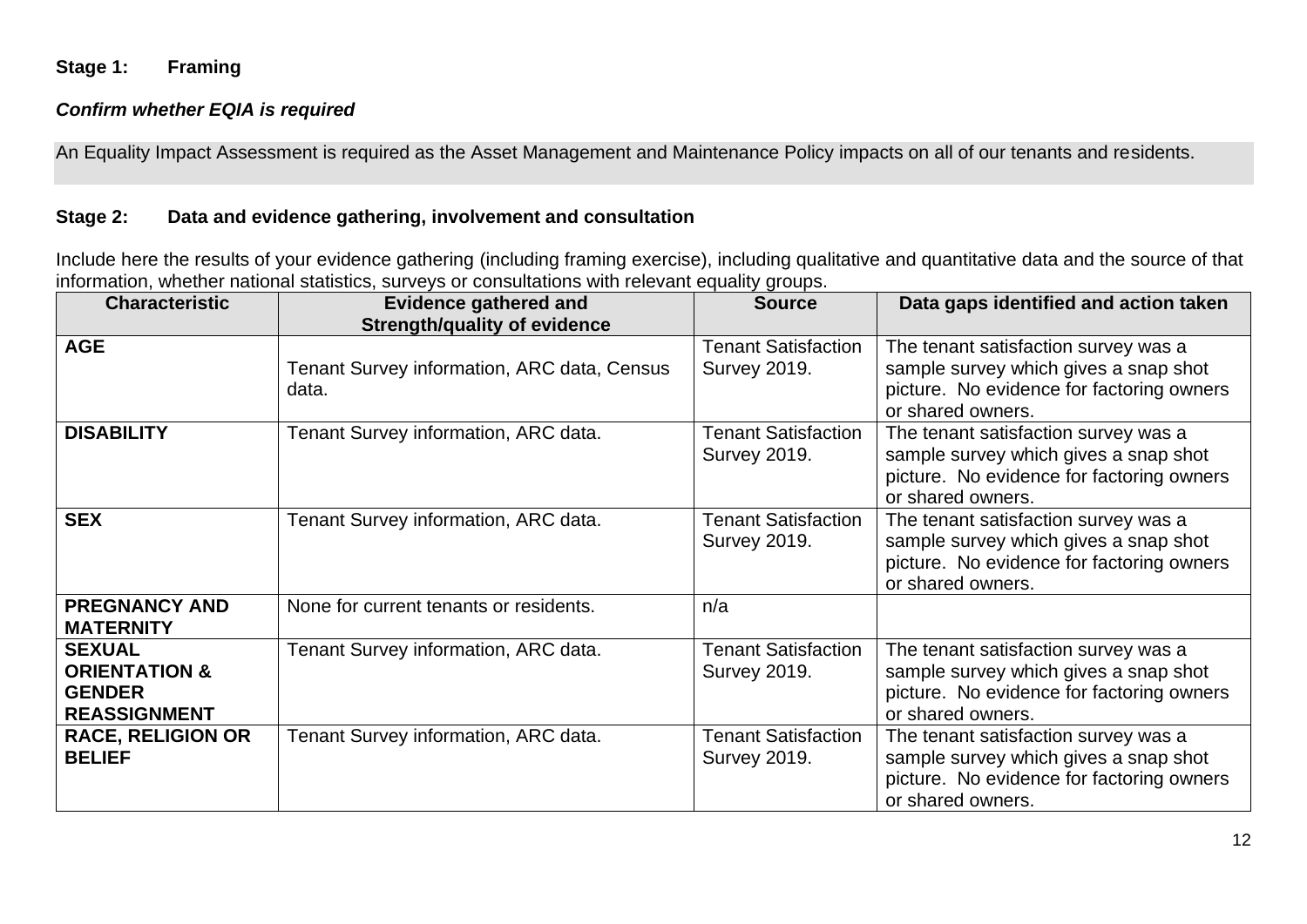# **Stage 3: Assessing the impacts and identifying opportunities to promote equality**

Having considered the data and evidence you have gathered, this section requires you to consider the potential impacts – negative and positive – that your policy might have on each of the protected characteristics. It is important to remember the duty is also a positive one – that we must explore whether the policy offers the opportunity to promote equality and/or foster good relations.

# **Do you think that the policy impacts on people because of their age?**

| Age                                                                     | <b>Positive</b> | <b>Negative</b> | <b>Reasons for your decision</b>         | How will you demonstrate positive and<br>mitigate negative impact                                                                                                                                   |
|-------------------------------------------------------------------------|-----------------|-----------------|------------------------------------------|-----------------------------------------------------------------------------------------------------------------------------------------------------------------------------------------------------|
| Eliminating unlawful<br>discrimination, harassment and<br>victimisation | Yes             |                 | A proportion of our tenants are elderly. | We offer an appointment system for reactive<br>repairs and we will assist tenants to move<br>furniture during planned maintenance works.<br>All our contractors are approved and carry ID<br>cards. |
| Advancing equality of<br>opportunity                                    | Yes             |                 | A proportion of our tenants are elderly. | We will undertake individual tenant visits to<br>further explain proposed works, if requested.                                                                                                      |
| Promoting good relations                                                | Yes             |                 | A proportion of our tenants are elderly. | We write to all tenants will strive to ensure<br>that tenants are inconvenienced as little as<br>possible when work is being carried out in<br>their home                                           |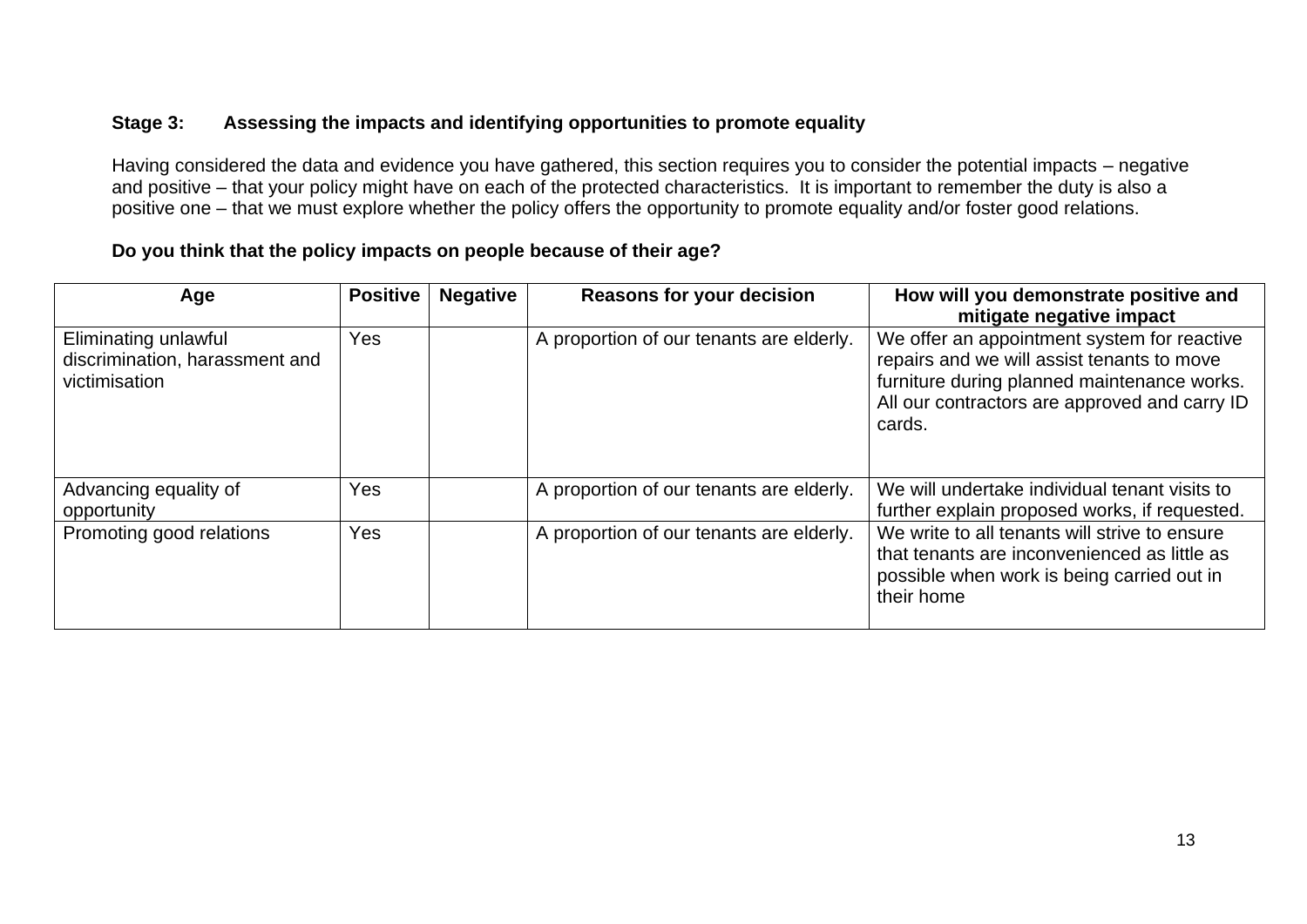# **Do you think that the policy impacts disabled people?**

| <b>Disability</b>                                                       | <b>Positive</b> | <b>Negative</b> | <b>Reasons for your decision</b>                                                                            | How will you demonstrate positive and<br>mitigate negative impact                                                                                                                                                                                                      |
|-------------------------------------------------------------------------|-----------------|-----------------|-------------------------------------------------------------------------------------------------------------|------------------------------------------------------------------------------------------------------------------------------------------------------------------------------------------------------------------------------------------------------------------------|
| Eliminating unlawful<br>discrimination, harassment and<br>victimisation | Yes             |                 | 42% of our tenants stated they were<br>disabled in our survey, higher than the<br>Edinburgh average of 16%. | We offer an appointment system for reactive<br>repairs and we will assist tenants to move<br>furniture during planned maintenance works.<br>All our contractors are approved and carry ID<br>cards. We will work with OT's and family<br>members during Stage 3 Works. |
| Advancing equality of<br>opportunity                                    | Yes             |                 | 42% of our tenants stated they were<br>disabled in our survey, higher than the<br>Edinburgh average of 16%. | We will undertake individual tenant visits to<br>further explain proposed works, if requested.                                                                                                                                                                         |
| Promoting good relations                                                | Yes             |                 | 42% of our tenants stated they were<br>disabled in our survey, higher than the<br>Edinburgh average of 16%. | We will strive to ensure that tenants are<br>inconvenienced as little as possible when<br>work is being carried out in their home                                                                                                                                      |

# **Do you think that the policy impacts on men and women in different ways?**

| <b>Sex</b>                                                              | <b>Positive</b>                    | <b>Negative</b> | <b>Reasons for your decision</b>                                                             | How will you demonstrate positive and<br>mitigate negative impact                                                                                                                                   |
|-------------------------------------------------------------------------|------------------------------------|-----------------|----------------------------------------------------------------------------------------------|-----------------------------------------------------------------------------------------------------------------------------------------------------------------------------------------------------|
| Eliminating unlawful<br>discrimination, harassment and<br>victimisation | Yes                                |                 | A well maintained estate contributes to<br>individuals feeling safe in their<br>communities. | We offer an appointment system for reactive<br>repairs and we will assist tenants to move<br>furniture during planned maintenance works.<br>All our contractors are approved and carry ID<br>cards. |
| Advancing equality of<br>opportunity                                    | <b>No</b><br>impacts<br>identified |                 |                                                                                              | We will undertake individual tenant visits to<br>further explain proposed works, if requested.                                                                                                      |
| Promoting good relations                                                | Yes                                |                 | As above                                                                                     | We will strive to ensure that tenants are<br>inconvenienced as little as possible when<br>work is being carried out in their home                                                                   |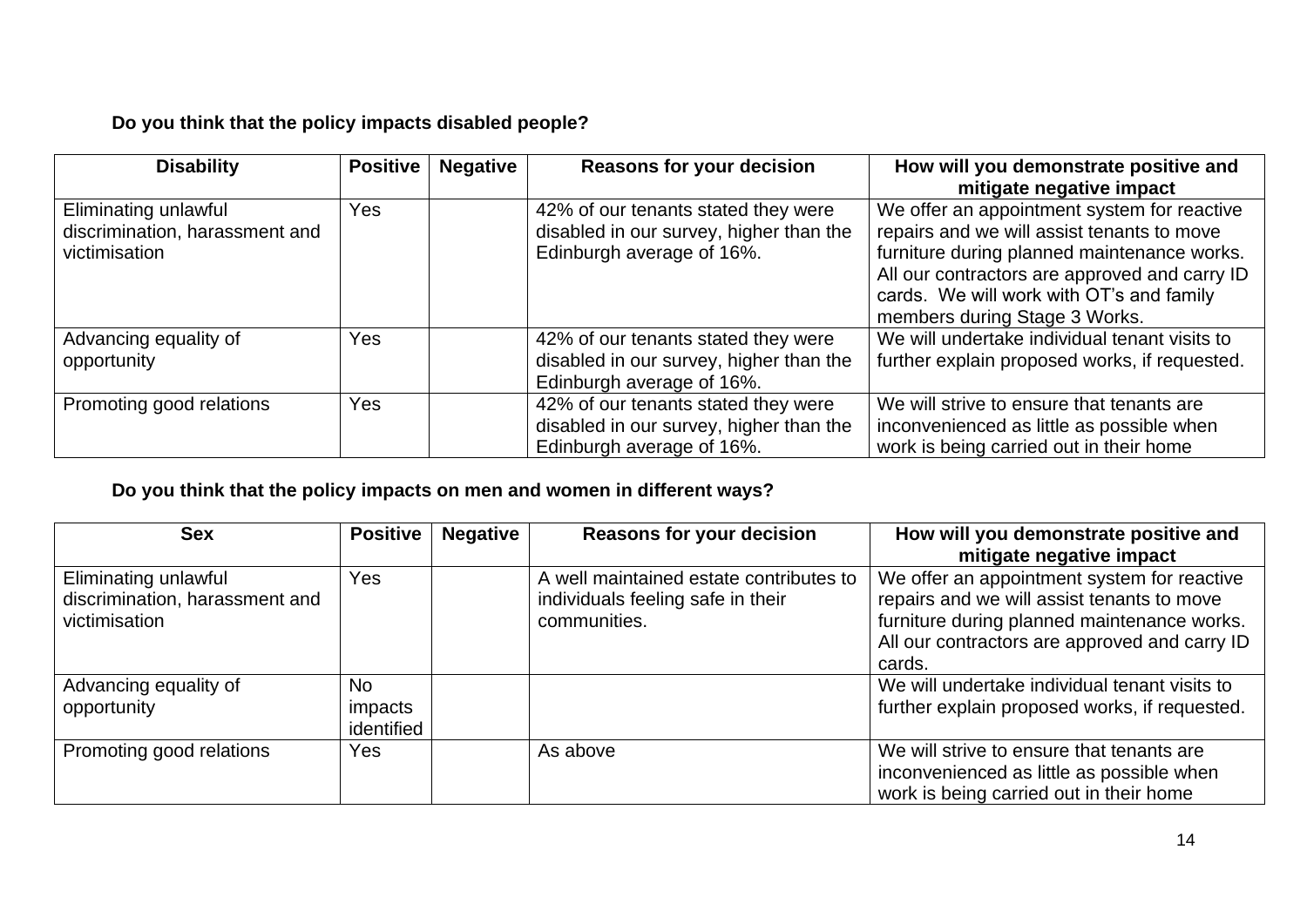# **Do you think that the policy impacts on women because of pregnancy and maternity?**

| <b>Pregnancy and</b>           | <b>Positive</b> | <b>Negative</b>         | <b>Reasons for your decision</b> | How will you demonstrate positive and         |
|--------------------------------|-----------------|-------------------------|----------------------------------|-----------------------------------------------|
| <b>Maternity</b>               |                 |                         |                                  | mitigate negative impact                      |
| Eliminating unlawful           | <b>No</b>       | No.                     |                                  |                                               |
| discrimination, harassment and | <i>impacts</i>  | impacts                 |                                  |                                               |
| victimisation                  |                 | identified   identified |                                  |                                               |
| Advancing equality of          | Yes             |                         |                                  | We will undertake individual tenant visits to |
| opportunity                    |                 |                         |                                  | further explain proposed works, if requested. |
| Promoting good relations       | Yes             |                         |                                  | We will strive to ensure that tenants are     |
|                                |                 |                         |                                  | inconvenienced as little as possible when     |
|                                |                 |                         |                                  | work is being carried out in their home       |

# **Do you think your policy impacts on transsexual people or on people because of their sexual orientation?**

| <b>Sexual Orientation/ Gender</b> | Positive   | <b>Negative</b>         | <b>Reasons for your decision</b> | How will you demonstrate positive and |
|-----------------------------------|------------|-------------------------|----------------------------------|---------------------------------------|
| Reassignment                      |            |                         |                                  | mitigate negative impact              |
| Eliminating unlawful              | <b>No</b>  | <b>No</b>               |                                  |                                       |
| discrimination, harassment and    | impact     | impact                  |                                  |                                       |
| victimisation                     |            | identified   identified |                                  |                                       |
| Advancing equality of             | No         | No                      |                                  |                                       |
| opportunity                       | impact     | impact                  |                                  |                                       |
|                                   | identified | identified              |                                  |                                       |
| Promoting good relations          | <b>No</b>  | <b>No</b>               |                                  |                                       |
|                                   | impact     | impact                  |                                  |                                       |
|                                   | identified | identified              |                                  |                                       |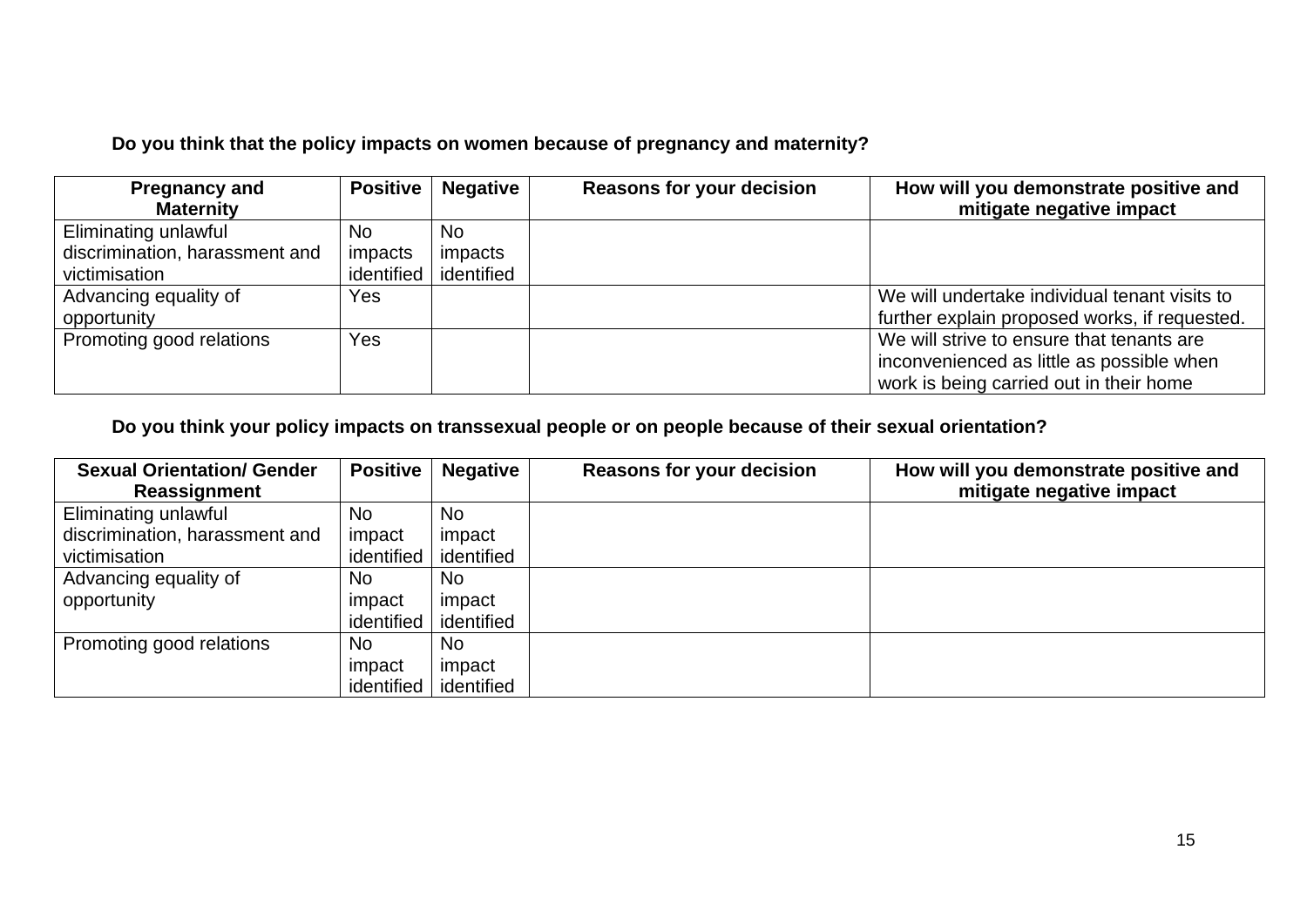# **Do you think the policy impacts on people on the grounds of their race, religion or belief?**

| <b>Race/ Religion/ Belief</b>                                           | <b>Positive</b>      | <b>Negative</b>      | <b>Reasons for your decision</b>                                                             | How will you demonstrate positive and<br>mitigate negative impact                                                                                                                                   |
|-------------------------------------------------------------------------|----------------------|----------------------|----------------------------------------------------------------------------------------------|-----------------------------------------------------------------------------------------------------------------------------------------------------------------------------------------------------|
| Eliminating unlawful<br>discrimination, harassment and<br>victimisation | Yes                  |                      | A well maintained estate contributes to<br>individuals feeling safe in their<br>communities. | We offer an appointment system for reactive<br>repairs and we will assist tenants to move<br>furniture during planned maintenance works.<br>All our contractors are approved and carry ID<br>cards. |
| Advancing equality of                                                   | <b>No</b>            | <b>No</b>            |                                                                                              |                                                                                                                                                                                                     |
| opportunity                                                             | impact<br>identified | impact<br>identified |                                                                                              |                                                                                                                                                                                                     |
| Promoting good relations                                                | Yes                  |                      | As above                                                                                     | As above                                                                                                                                                                                            |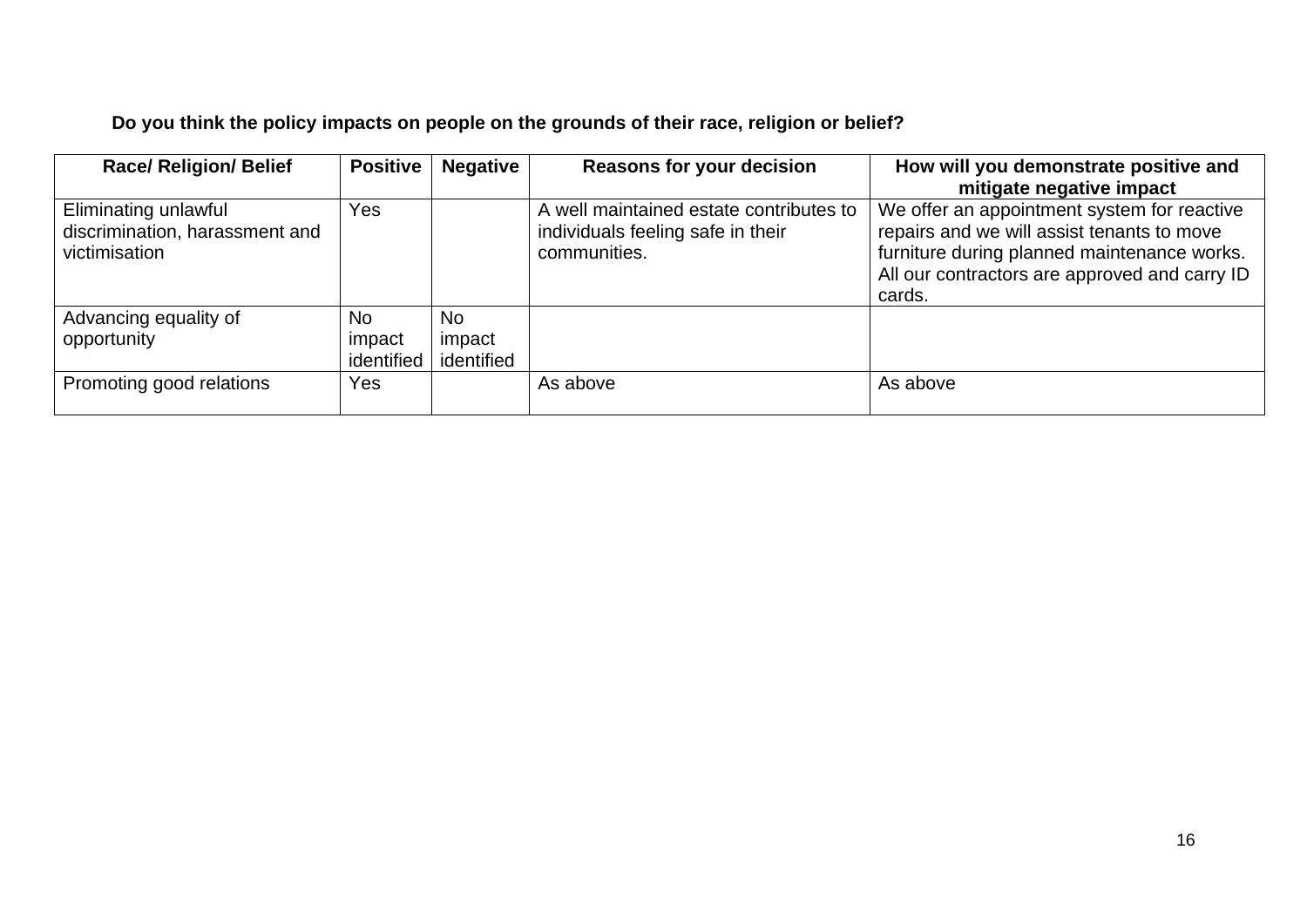## **Stage 4: Decision making and monitoring**

## *Identifying and establishing any required mitigating action*

If, following the impact analysis, you think you have identified any unlawful discrimination – direct or indirect - you must consider and set out what action will be undertaken to mitigate the negative impact.

| Have positive or negative impacts<br>been identified for any of the<br>equality groups?               | <b>No</b> |
|-------------------------------------------------------------------------------------------------------|-----------|
| Is the policy directly or indirectly<br>discriminatory under the Equality<br>Act 2010?                | <b>No</b> |
| If the policy is indirectly<br>discriminatory, how is it justified<br>under the relevant legislation? | N/a       |
| If not justified, what mitigating<br>action will be undertaken?                                       | N/a       |

## *Describing how Equality Impact analysis has shaped the policy making process*

- In carrying out this equality impact assessment we decided that no changes need to be made to the policy.
- There has been no impact on budgets as a result of this assessment.